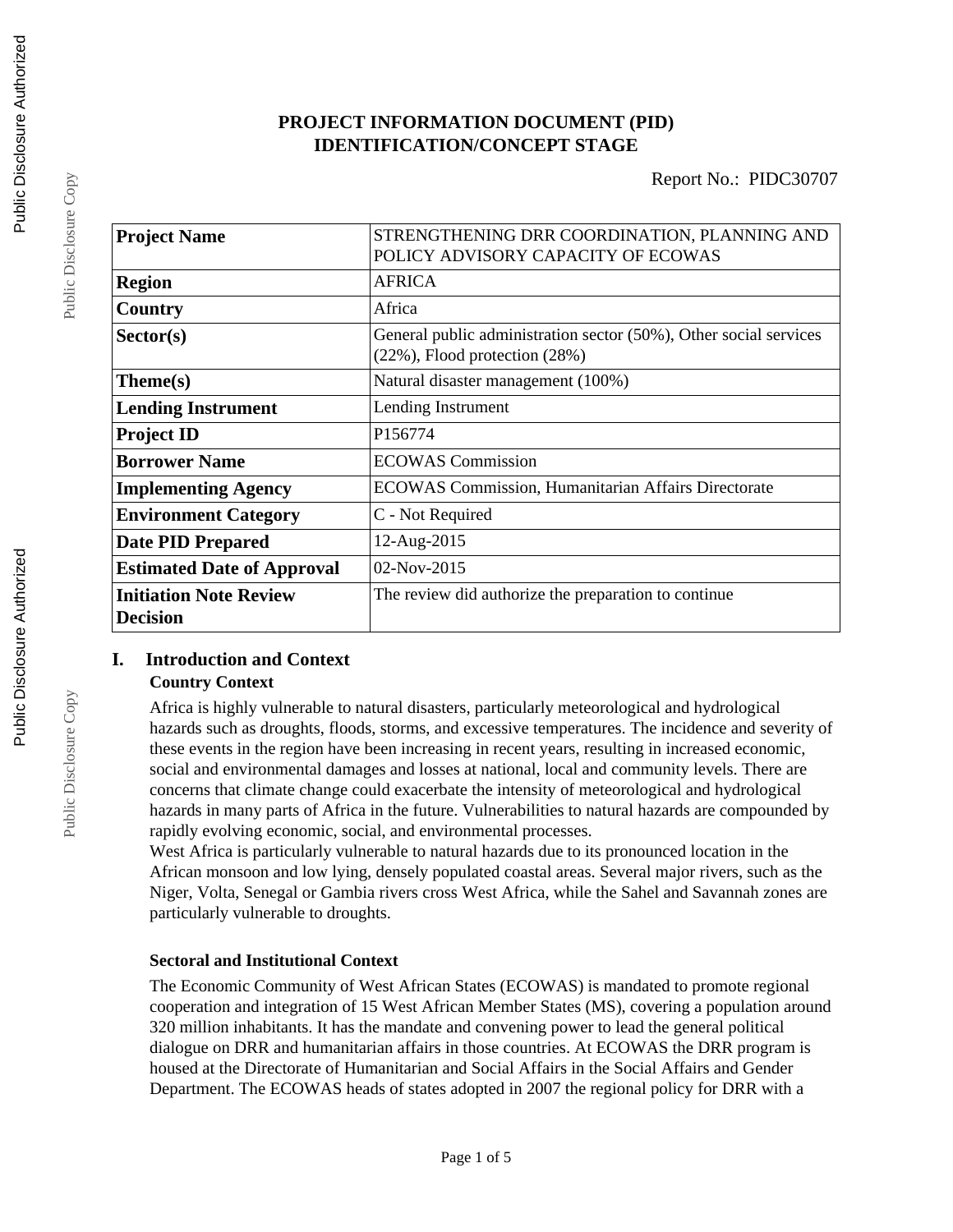plan of action covering the years 2010 to 2015. ECOWAS has since then stepped up efforts on strengthening knowledge on risk identification, sharing data and information between member states, providing guidance to national platforms and established an emergency humanitarian relief mechanism, which was used in 2009 and 2010. Despite the progress made, ECOWAS still faces a number of challenges notably with regard to harmonized early warning information, harmonized civil protection mechanism, mainstreaming DRR in sector policies, and capacities to support post disaster recovery and reconstruction.

African governments, under the aegis of the African Union Commission (AUC) and New Partnership for Africa's Development (NEPAD), adopted in 2004 the Africa Regional Strategy for DRR and in 2005 the Extended Program of Action (PoA) for its implementation, in line with the Hyogo Framework for Action. The strategy, in its goal to contribute to the attainment of sustainable development and poverty eradication through substantial reduction of social, economic and environmental impacts of disasters, sets out strategic areas of intervention, offers policy guidance at regional level and the PoA describes major areas of activities, expected results, measurable indicators and mechanisms for coordination and support. ECOWAS has since developed DRR policies and/or strategies based on the priorities for action of both the HFA and the PoA: Despite this engagement at regional, sub-regional and national levels, prevention, mitigation and preparedness to deal with natural hazards, in a developmental and comprehensive approach, are still emerging issues in the policy agenda of many African governments.

The ECOWAS Plan of Action 2010 – 2015 is the central strategic document, which guides the implementation of the global, continental and sub-regional policy framework for DRR in ECOWAS. An update of the 2010 – 2015 Plan of Action is currently being conducted, which will involve a broad consultation and validation process in West Africa. The policy objectives are to:

• Provide an inter-governmental framework for collaboration and partnership for ECOWAS Member States in Disaster Risk Management

• Promote integration of disaster risk reduction into ECOWAS Member States National Development Policies, Plans and Programs;

• Facilitate ECOWAS Member States to develop and strengthen institutions, mechanisms and capacities for building resilience to hazards;

• Promote incorporation of risk approaches in emergency preparedness, rehabilitation and recovery programs of ECOWAS Member States;

• Enhance the contribution of disaster reduction to peace security and sustainable development of the sub region.

#### **Relationship to CAS/CPS/CPF**

The project relates to the World Bank Africa Strategy "Africa's future and the world Bank's support to it", which addresses vulnerability and resilience. The strategy emphasizes building resilience to the negative effects of climate change and natural disasters. It further identifies the need for "enhancing the ability of African countries to cope with current climate variability." This response is centered around having better understanding of risks and vulnerability, strengthening the capacity for managing disaster risks, improving preparedness and early warning system, mainstreaming risk reduction across all aspects of development and establishing effective risk financing strategies.

## **II. Project Development Objective(s) Proposed Development Objective(s)**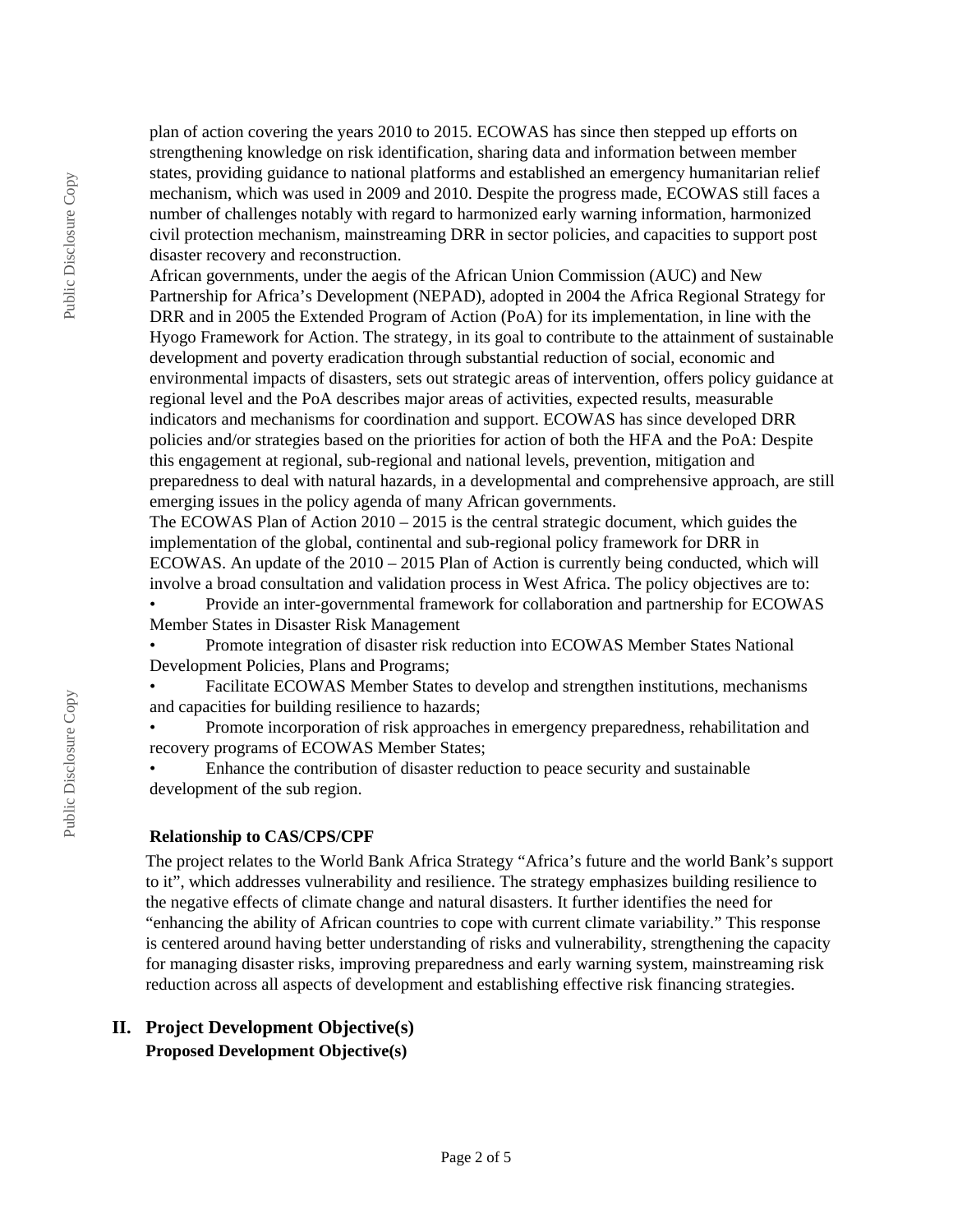The development objective is to strengthen the disaster resilience of West African states through regional collaboration and improved coordination, planning, policy advisory and knowledge dissemination capacity of ECOWAS.

The project will accelerate the effective implementation of an African Comprehensive disaster risk reduction and risk management framework in the ECOWAS region.

### **Key Results**

The project expects to achieve the following results:

(1) DRR policies, strategies and institutions of ECOWAS and its member states are reenforced, operational and aligned with the new global (Sendai) and regional frameworks.

- (2) The regional flood management capacity of ECOWAS is strengthened.
- (3) Regional post-disaster recovery planning capacity is enhanced.
- (4) The coordination and DRR project management capacity of ECOWAS is strengthened;

#### **III. Preliminary Description**

## **Concept Description**

The program for strengthening the DRR capacity of ECOWAS will be implemented in a combination of Bank Executed (BE) and Recipient Executed (RE) projects in three phases. This project paper describes the Recipient Executed activities of phase 1. ECOWAS implemented (RE) activities will allow ECOWAS to hire additional consultants for implementing the DRR program in West Africa as well as deepening the engagement on flood forecasting, policy implementation and post disaster recovery planning. RE implementation will also allow ECOWAS to acquire some of the urgently required equipment, such as network servers.

The project will consist of four components:

i. Strengthen DRM policies and institutions at national and regional level. The project will support ECOWAS and its member states in the first year to validate and adopt the Plan of Action 2015 – 2020 for DRR through a regional consultation workshop, which will translate lessons learnt from the WCDRR in Sendai in March 2015 to the ECOWAS context. This component will furthermore provide support for developing a strategy and institutional framework for national disaster management agencies and test the framework in at least two member countries. Intermediate results indicators for this component include:

The ECOWAS DRR Strategy and Plan of Action  $(2015 - 2030)$  is consulted, validated and adopted by member states;

- A regional common, operational framework for national disaster management / civil protection organizations is drafted and tested in at least two member states;

ii. Strengthen regional flood management capacity. This component will support identifying a harmonized framework for flood forecasting in West Africa over the entire four-year period of the project. In the first phase the project will review and update the 2010 study on impacts of transnational floods in West Africa and initiate the consultation with RBOs, technical and scientific institutions as well as NGO. In the second year a feasibility study on a regional flood forecasting mechanism will be launched, while piloting it in the second phase. It will help thinking through the necessary institutional arrangements, ensure stakeholder participation in the process and mainstream the results in sector policies.

The intermediate results indicators for this component include:

– The institutional and policy framework for flood management in West Africa is formulated and consulted with member states and stakeholder;

– A feasibility study for a regional flood forecasting mechanism is drafted and reviewed;

– A regional flood forecasting mechanism is tested in at least one trans boundary basin;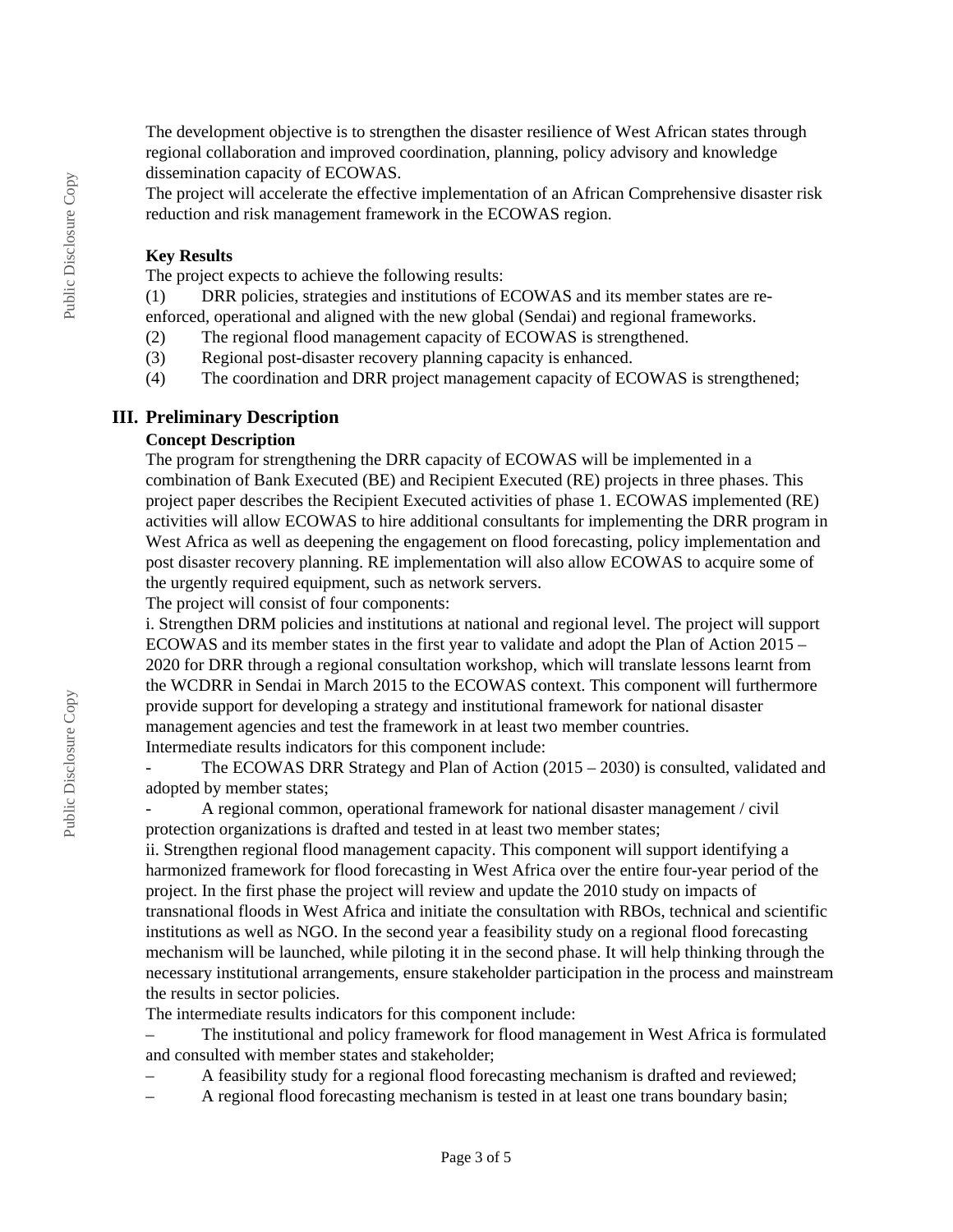– The institutional capacity of ECOWAS to receive, process and disseminate flood and other disaster related information is strengthened;

iii. Enhance regional post disaster recovery planning. The project will provide comprehensive support to ECOWAS for better managing post disaster needs assessments and recovery planning, investing in capacity building, building regional (ECOWAS) guidance notes on recovery planning and assisting member states in establishing base line data for economic impact assessments and recovery planning.

The intermediate results indicators for this component include:

- At least two regional trainings (in English and French) on post disaster needs assessments are conducted;

A roster of recovery experts is established;

iv. Capacity strengthening and coordination. The project will support ECOWAS with two technical specialists / project officers providing guidance and support to ECOWAS on disaster risk reduction. The Project Implementation Unit (PIU) will be supported with (i) Office running costs and local travel; (iii) Procurement and financial management software and training; (iii) Project assistant; (iv) Launch workshop; (v) Completion report and dissemination workshop; (vi) Specialized consultants and (vii) Renovating office space.

The intermediate results indicators for this component include:

- At least two senior DRM specialists are hired during the project implementation period;

| Safeguard Policies Triggered by the Project    | Yes | N <sub>0</sub> | <b>TBD</b> |
|------------------------------------------------|-----|----------------|------------|
| Environmental Assessment OP/BP 4.01            |     | x              |            |
| Natural Habitats OP/BP 4.04                    |     | X              |            |
| Forests OP/BP 4.36                             |     | ×              |            |
| Pest Management OP 4.09                        |     | X              |            |
| Physical Cultural Resources OP/BP 4.11         |     | x              |            |
| Indigenous Peoples OP/BP 4.10                  |     | x              |            |
| <b>Involuntary Resettlement OP/BP 4.12</b>     |     | X              |            |
| Safety of Dams OP/BP 4.37                      |     | X              |            |
| Projects on International Waterways OP/BP 7.50 |     | X              |            |
| Projects in Disputed Areas OP/BP 7.60          |     | x              |            |

## **IV. Safeguard Policies that Might Apply**

### **V. Financing** *(in USD Million)*

| Total Project Cost:                                 | 1.285 | Total Bank Financing: 0 |        |
|-----------------------------------------------------|-------|-------------------------|--------|
| Financing Gap:                                      |       |                         |        |
| <b>Financing Source</b>                             |       |                         | Amount |
| Global Facility for Disaster Reduction and Recovery |       |                         |        |

## **VI. Contact point**

## **World Bank**

Contact: Prashant Singh Title: Senior Disaster Risk Managemen Tel: 473-8162